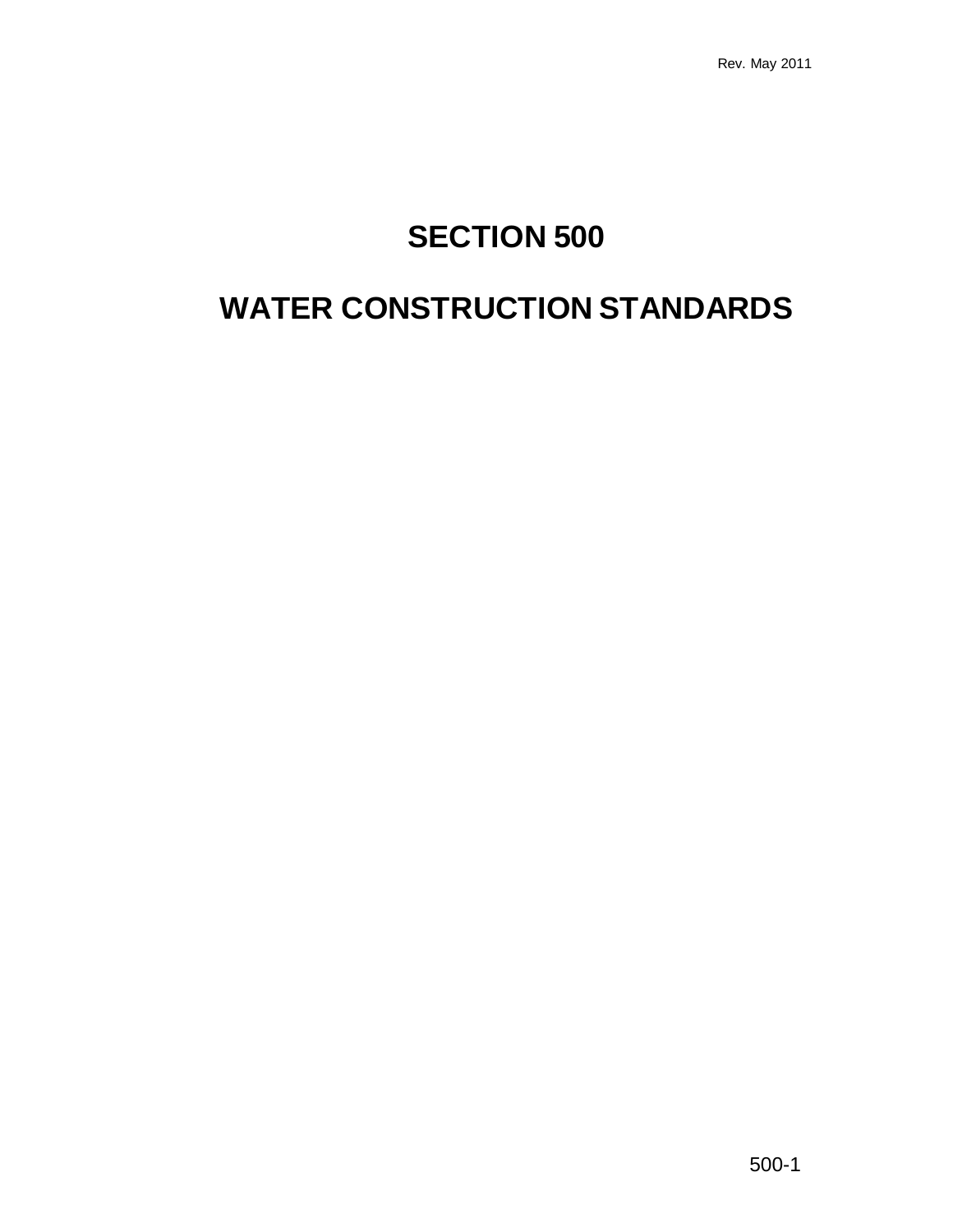# **SECTION 500 TABLE OF CONTENTS**

| <b>SECTION</b> | <b>TITLE</b>                            | <b>PAGE</b> |
|----------------|-----------------------------------------|-------------|
| 500            | <b>GENERAL</b>                          | $500 - 3$   |
| 501            | <b>DEFINITIONS</b>                      | 500-3       |
| 502            | <b>REFERENCES</b>                       | 500-3       |
| 503            | <b>RECEIVING, HANDLING, AND STORAGE</b> | 500-5       |
| 504            | <b>PIPE INSTALLATION</b>                | 500-5       |
| 505            | <b>WARNING TAPE &amp; TRACING WIRE</b>  | 500-11      |
| 506            | <b>INSPECTION &amp; TESTING</b>         | 500-13      |
| 507            | <b>DISINFECTION</b>                     | 500-15      |
| 508            | <b>ASBESTOS CONTAINING MATERIALS</b>    | 500-19      |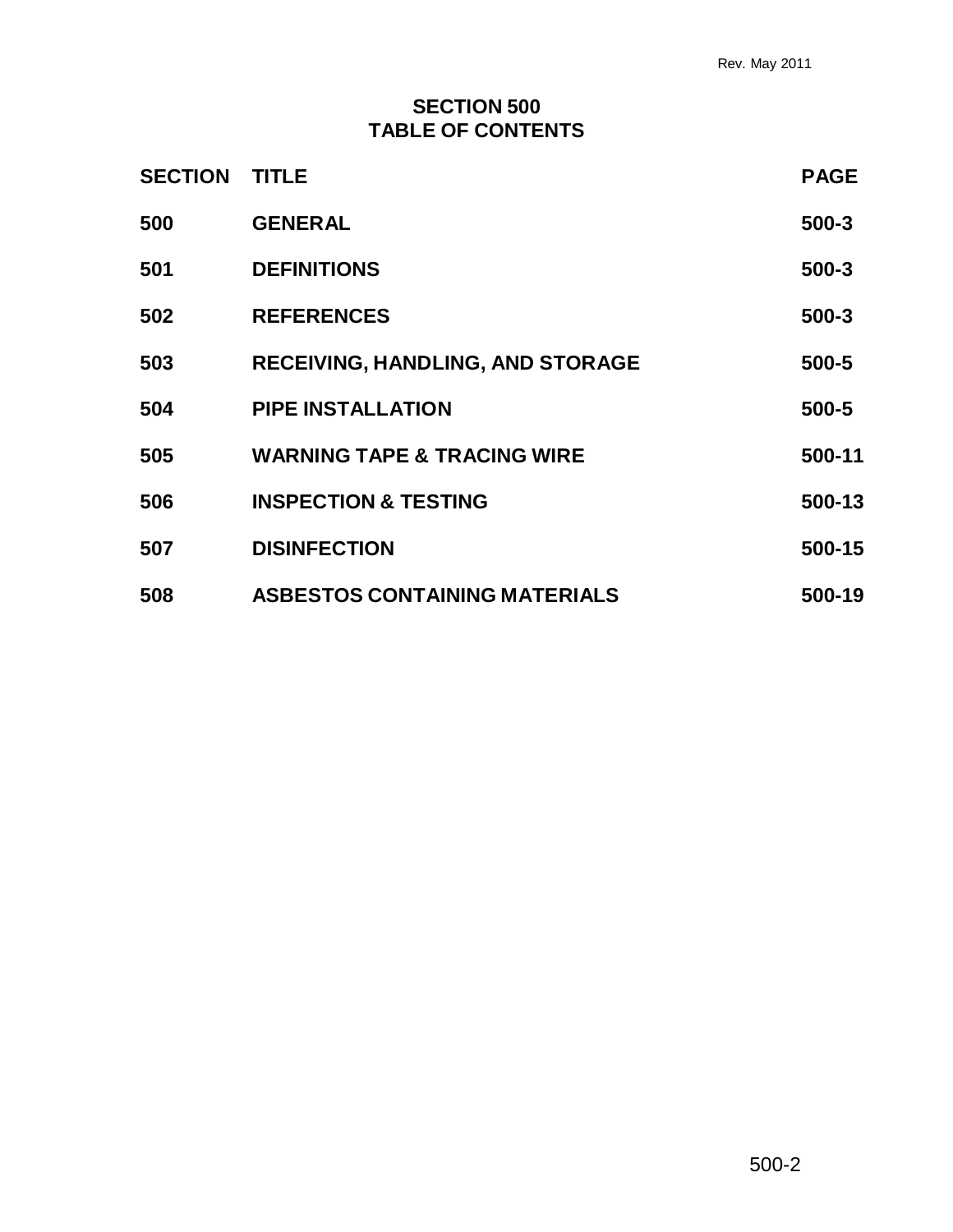# **500 GENERAL**

This standard covers the installation of water piping systems, which are, or intended for, integration into the NMSU water distribution system. All piping and accessory materials shall be new and unused. The water line and appurtenances shall be installed as shown on the Contract Documents.

# **501 DEFINITIONS**

See General Information Section

# **502 REFERENCES**

The following documents, as applicable, are hereby incorporated into these Contract Documents by reference. If any referenced specification is in conflict with an NMSU specification, the specification requiring the most stringent condition shall take precedence.

MANUAL ON UNIFORM TRAFFIC CONTROL DEVICES (MUTCD) - latest applicable edition

AMERICAN SOCIETY FOR TESTING AND MATERIALS (ASTM) - latest applicable edition

INTERNATIONAL BUILDING CODE – latest applicable edition

INTERNATIONAL PLUMBING CODE – latest applicable edition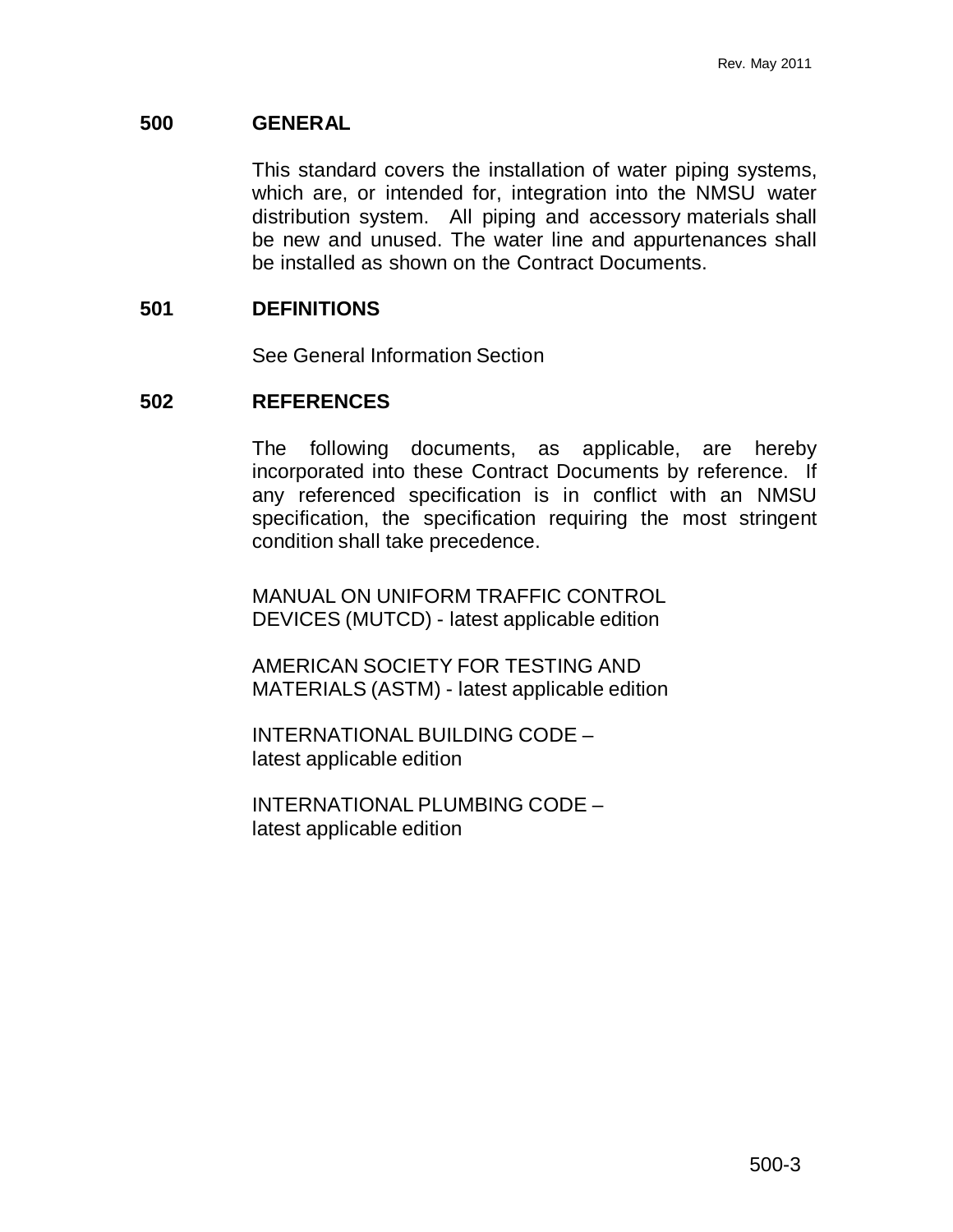AMERICAN CONCRETE INSTITUTE BUILDING CODE REQUIREMENTS FOR REINFORCED CONCRETE (ACI 318) - latest applicable supplements. Herein: "ACI 318"

AMERICAN ASSOCIATION OF STATE HIGHWAY AND TRANSPORTATION OFFICIALS (AASHTO) - Standard Test Methods

OCCUPATIONAL SAFETY AND HEALTH ACT (OSHA) - Construction Industry Standards; Safety Requirements

NEW MEXICO ENVIRONMENT DEPARTMENT, all latest applicable regulations including: Solid Waste Bureau, 20 NMAC 9.1 Air Quality Bureau, Asbestos section and all applicable regulations

CODE OF FEDERAL REGULATIONS, all latest applicable regulations including:

> 40 CFR part 763 29 CFR part 1926

NEW MEXICO Underground Property Damage Law, Chapter 62, Article 14, NMSA 1978, and as may be amended

SUBCONTRACTOR'S FAIR PRACTICES ACT, NMSA 1978, and as may be amended

AMERICANS WITH DISABILITIES ACT, latest applicable edition

AMERICAN WATER WORKS ASSOCIATION STANDARDS, (AWWA) the latest applicable editions of:

> AWWA Manual M3, Safety Practices for Water Utilities AWWA Manual M17, Installation…of Fire Hydrants AWWA C600-99, Installation of Ductile Iron Water Mains…

> AWWA C605-94, Underground Installation of Polyvinyl Chloride (PVC)…

AWWA C651, Disinfecting Water Mains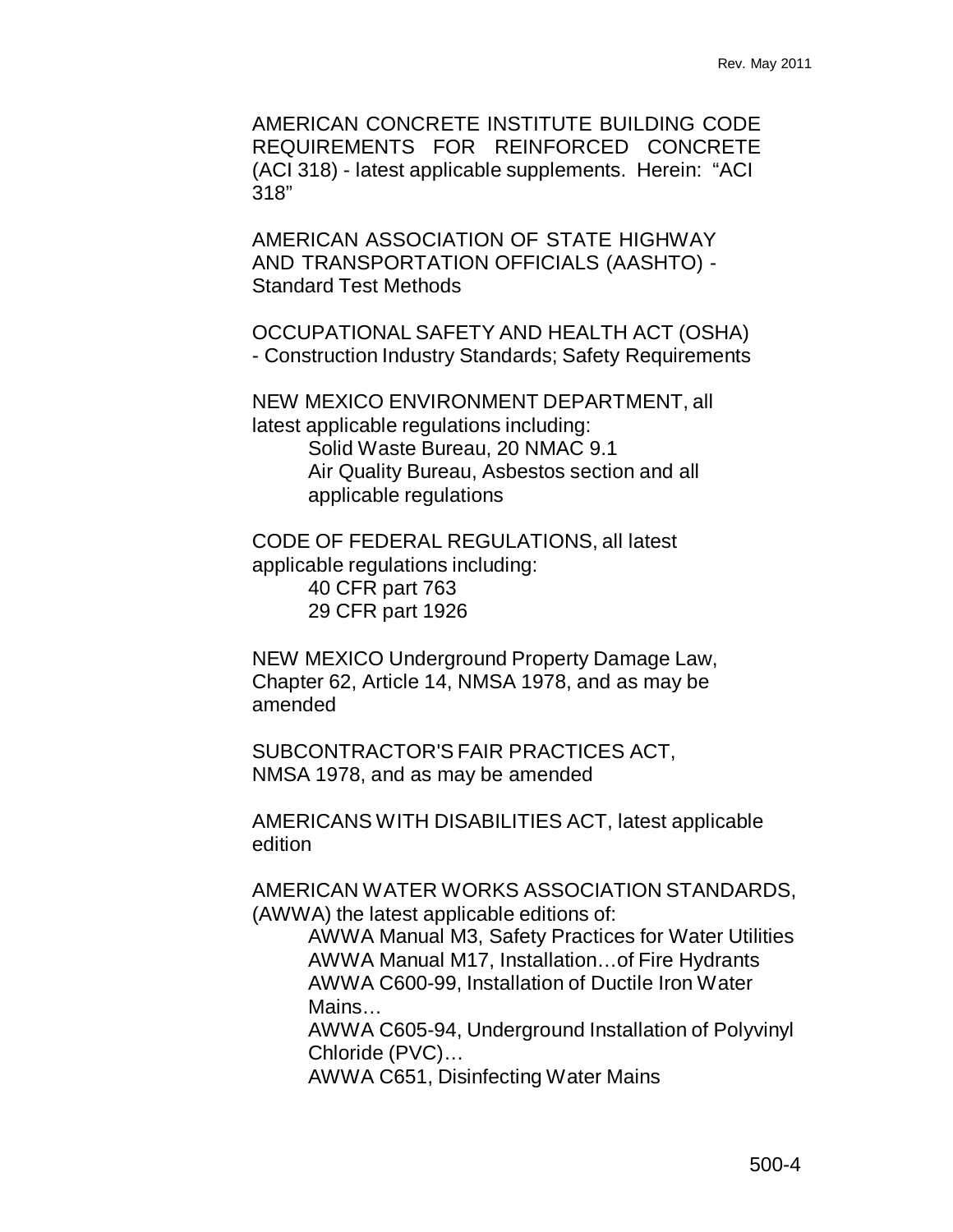UNI-BELL PVC PIPE ASSOCIATION STANDARDS (UNI-BELL), as applicable, and specifically the latest editions of: UNI-B-8, Recommended Practice for Direct Tapping of Polyvinyl Chloride…

UNI-PUB-8, Tapping Guide for PVC Pressure Pipe

# **503 RECEIVING, HANDLING, AND STORAGE**

It is the responsibility of the Contractor to receive, handle, and store all pipe and appurtenances in such a manner as to insure delivery and placement in their final location in sound, undamaged condition as per this Standard, and AWWA Standards, and to the acceptance of the P.M. All materials, handling methods, and storage conditions at the Project location are subject to the P.M inspection. Neither inspection nor the lack of P.M., or designee, inspection shall relieve the Contractor of the responsibility to provide and install materials meeting these Standards.

Stored materials shall be kept free from damage. Interiors of pipe and appurtenances shall be kept free from dirt or other foreign matter at all times. Pipe gaskets shall be stored out of direct sunlight, away from heat sources. Factory installed gaskets shall not be removed from the joints unless damaged or subject to damage.

Damaged or otherwise unacceptable materials shall be removed from the Project site and replaced as necessary.

The interior of pipe and appurtenances shall be thoroughly cleaned of foreign matter before lowering into the trench and shall be kept clean during operations. Plugging or other means acceptable to the P.M shall be required of all pipe and appurtenances open ends at all times when work on that pipe is not in progress.

#### **504 PIPE INSTALLATION**

Trench excavations shall be made to at least four (4) inches below the pipe barrel to allow for the placement of embedment material. If the foundation of the trench is yielding, the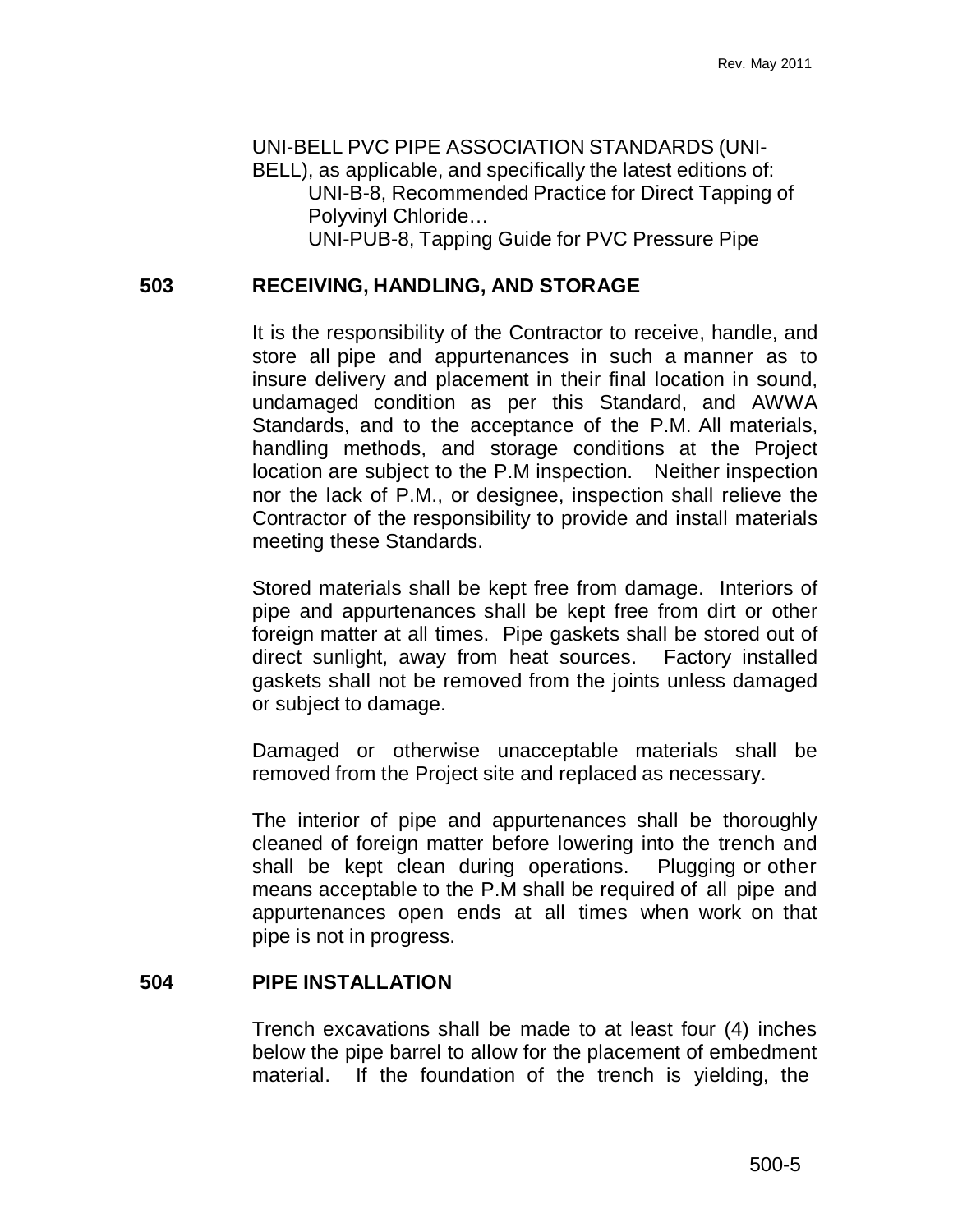Contractor shall over excavate and stabilize the trench. Where running or standing water occurs in the trench bottom, the water shall be removed from the trench. The trench shall be kept free from water during installation operations by suitable means until the pipe has been installed and backfill placed and compacted to a sufficient height to prevent pipe flotation. Soil migration in the pipe zone shall be prevented by use of a geotextile material or embedment material gradation or other suitable means with prior approval of the P.M. All pipe that has the grade or joint disturbed after lying shall be taken up and re-laid. Pipe shall not be laid in water or when trench or weather conditions are unsuitable for the work, except by permission of the P.M. All unconnected ends of pipes shall have a valve, plug, or cap installed.

Embedment material shall be added for a minimum of four (4) inches in depth, uniform in cross-section and profile, and shall be compacted to a minimum of 90% Standard Proctor, AASHTO T-99 for Type III or Type IV trenches (see referenced AWWA Standards).

Bell holes at each joint shall be provided to permit the joint to be assembled and the pipe to be supported uniformly for the full length of the pipe. Pipe shall be laid to the line and/or grade as indicated in the Contract Documents.

Field cuts for PVC pipe may be made with circular saws, handsaws or similar equipment. Field cuts shall provide a smooth end at a right angle to the longitudinal axis of the pipe. Spigot ends shall be deburred, beveled, and re-marked with the insertion line. The length and angle of field bevels should match the factory bevels.

Field cuts for ductile iron pipe (DI) may be made with abrasive pipe saws, rotary wheel cutters, or similar equipment if allowed or specified by the pipe manufacturer. Cut ends and rough edges shall be ground smooth, and for push-on joints, the cut end shall be beveled as per the manufacturers' recommendations.

The sealing surface of the pipe spigot end, the pipe bell, fitting, and the elastomeric gaskets shall be cleaned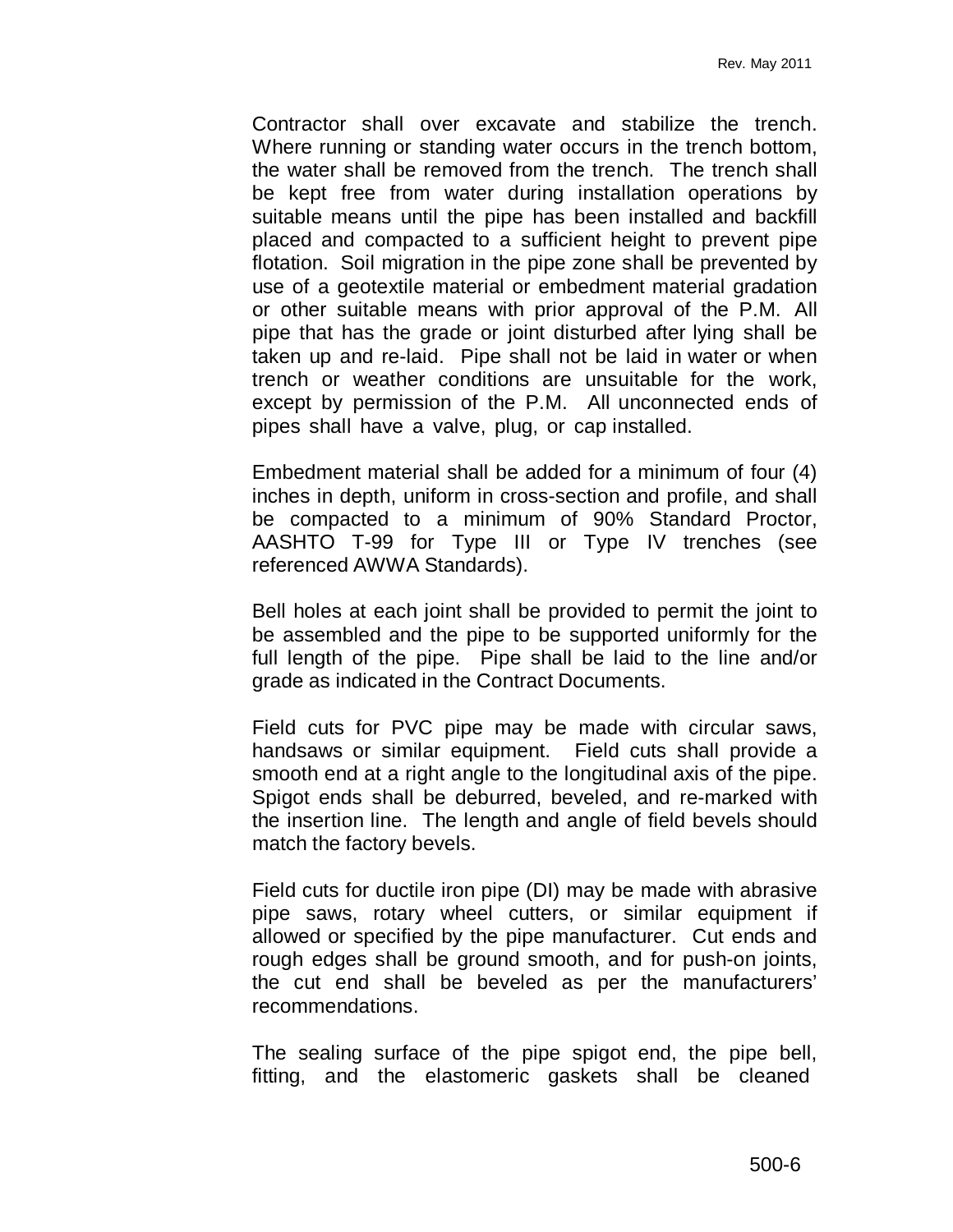immediately before assembly. Factory installed gaskets should not be removed for cleaning. The joint shall be free of dirt, sand, grease, or foreign material. Pipe manufacturers approved lubricants shall be applied as specified to gasketed joints when assembling. Only gaskets supplied by the pipe and fittings manufacturer shall be used.

Push-on joints shall be made by insertion of the spigot end into the bell end. The installed pipe joint shall be kept straight while pushing the joint to completion at the insertion depth as specified by the manufacturer. Any deflections required by the Contract Documents shall be made after the joint is assembled. Timber headers shall be used against the pipe when mechanical equipment is used for pushing. Visual inspection of all assembled joints is required of the Contractor. Additional inspections by feeler gauge or other methods may be required by the P.M.

Mechanical joints on PVC shall be assembled in accordance with the fittings manufacturer's published recommendations. Pipe spigot ends may require shortening for use with mechanical joints or fitting joints.

Mechanical joints on DI shall have the socket and plain ends cleaned. Lubrication and additional cleaning should be provided by brushing both the gasket and plain end with soapy water or an approved pipe lubricant (per AWWA C111/A21.11) just prior to installing the gasket on the plain end. The gland and then the gasket shall be installed on the plain end. Keeping the joint straight during assembly, the pipe shall be inserted into the socket firmly and evenly around the circumference. Assemble the gland and socket components and insert the joint manufacturer's bolts and nuts and hand tighten. Any required deflections shall be made after joint assembly but before tightening the bolts. Tighten the bolts to the normal range of torque as indicated in AWWA C600-99 (75-90 ft.lb. for 4"-24" nominal diameter joints with  $\frac{3}{4}$ " bolts) while maintaining approximately the same distance between the gland and the face of the flange at all points around the socket. Tightening the joint is accomplished by a process of alternately tightening bolts on opposing sides. The process is repeated until all bolts are within the required torque range.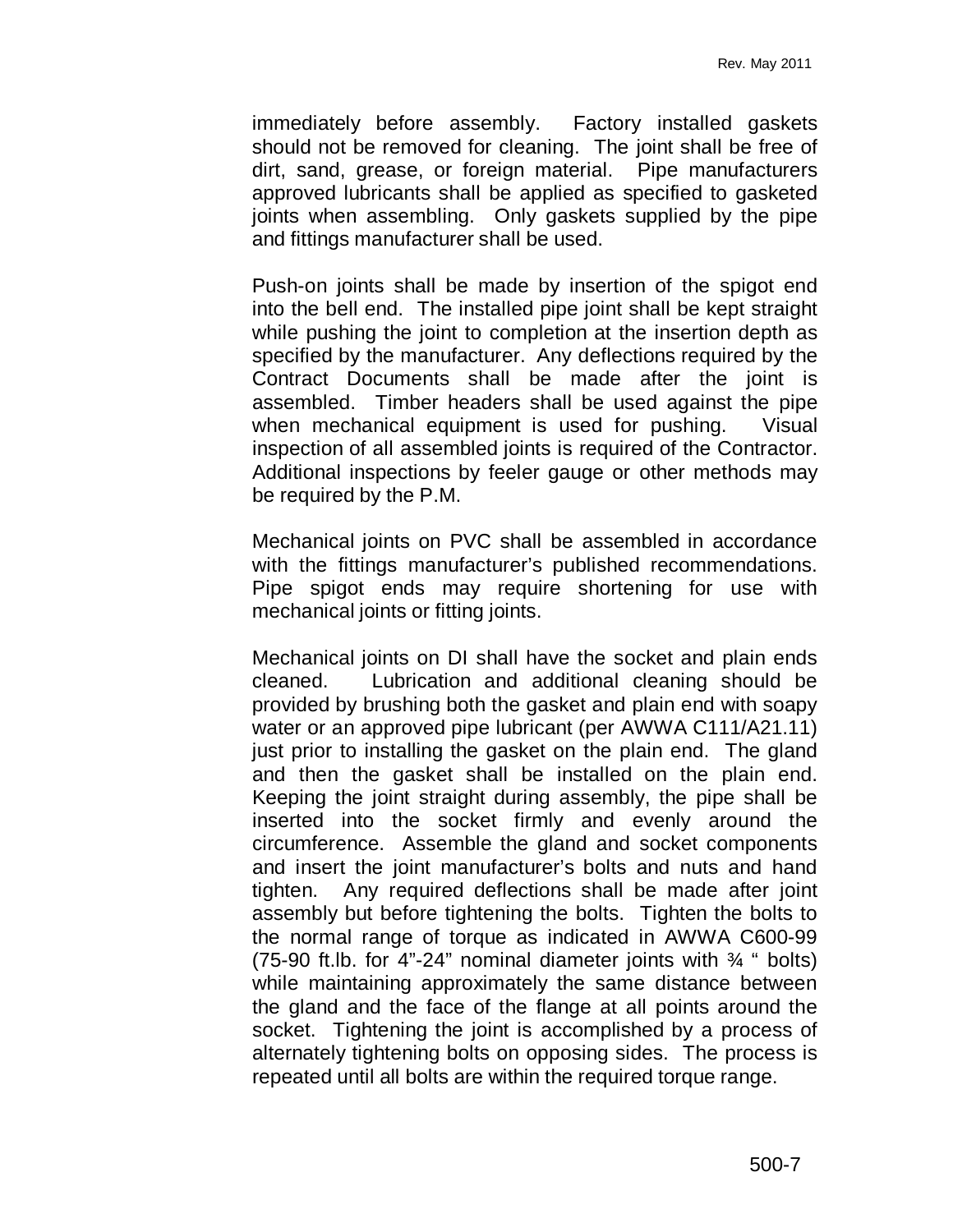Any restrained joints used, on PVC or DI, shall be installed as per the manufacturer's published recommendations.

PVC pressure pipe may accommodate longitudinal bending, if the Contract Documents require curvature of lines. The Contractor shall block or brace pipe joints to ensure that bending of PVC pressure pipe does not result in axial deflection in the gasketed or mechanical joints that exceeds the manufacturer's published limits. The longitudinal bending in the PVC pipe barrel shall not result in a bending radius that is less than the minimum limits established in AWWA C605- 94, or latest edition. Bending of PVC pipe barrels larger than 12 inches nominal diameter is to be done only with prior approval of the Utilities Director and shall be determined by the pipe manufacturer's published axial-joint-deflection limits. PVC pressure pipe greater than 12 inches nominal diameter may be used on Projects only with the prior approval of OFS Engineering.

DI pipe may be deflected at the joints when required by the alignments specified in the Contract Documents. The amount of joint deflection shall not exceed that shown in AWWA C600- 99, or latest edition. The deflections listed are maximum deflections and shall not be exceeded. For design purposes, deflection shall be limited to 80 percent of the values listed in the referenced standard. The design values are tabulated in Section 802.4 of these Standards.

Embedment material shall be provided and installed such that 90% Standard Proctor, per ASSHTO T-99, densities are achieved for the pipe zone backfill. Testing frequencies are to be one per 300 feet or fraction thereof.

#### Utility Soil Bedding and Backfilling shall conform to:

Utilities should be bedded in fine-grained granular material such as fine, poorly graded (uniform) sand in a fashion to avoid the development of any voids around utility lines placed.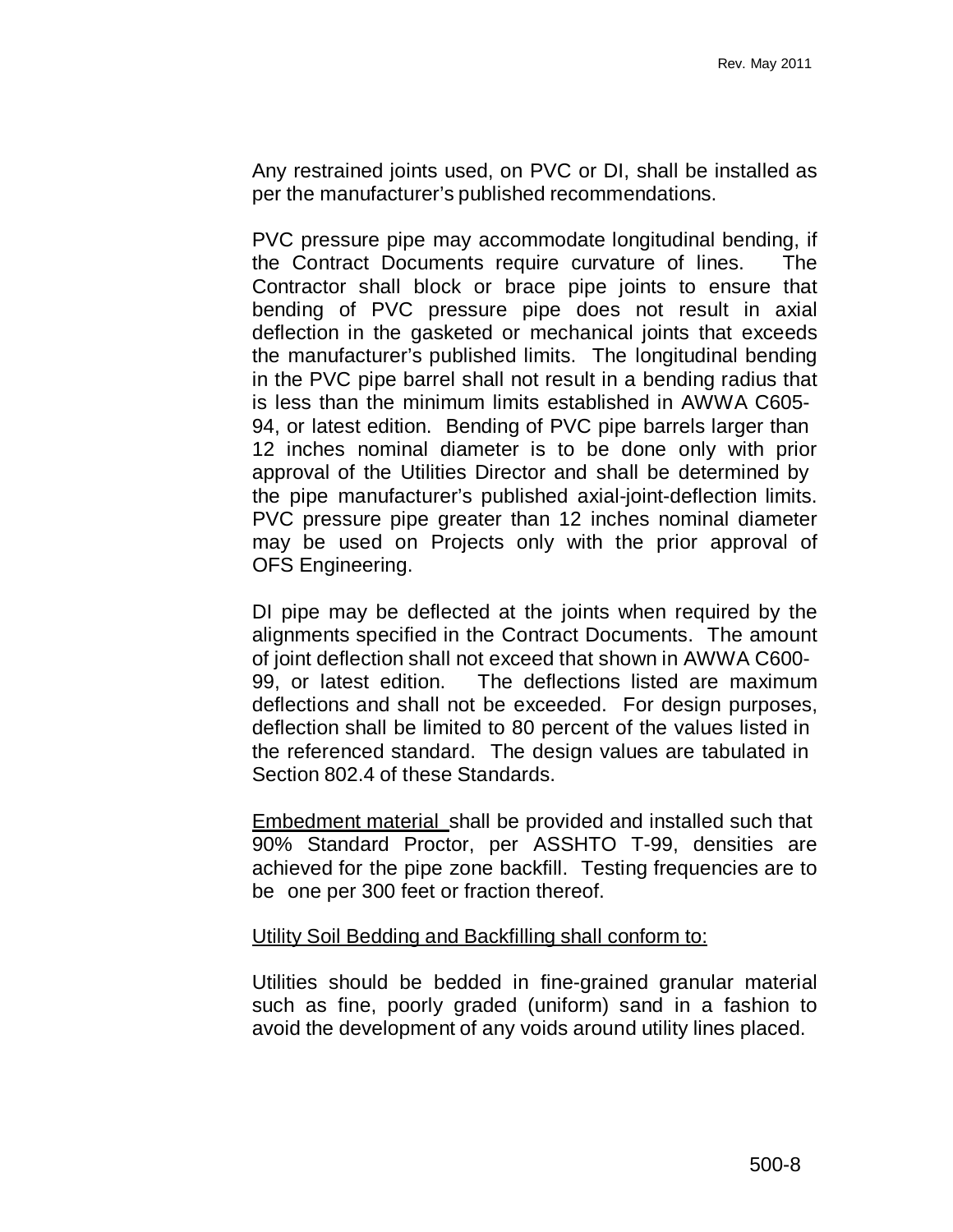| Nominal              | Percent       | <b>Percent Passing</b> |  |
|----------------------|---------------|------------------------|--|
| <b>Particle Size</b> | Passing for   | for coated, steel      |  |
| (in.) or Sieve       | sewer, water, | gas lines.             |  |
| <b>Number</b>        | PE gas lines. |                        |  |
| $\frac{3}{4}$        | 100           | 100                    |  |
| #4                   | 70-100        | 100                    |  |
| #10                  | 50-100        | 50-100                 |  |
| #200                 | $0 - 35$      | $0 - 35$               |  |

The following gradation ranges are acceptable for pipe bedding material:

All soil bedding materials used should be non-plastic. All soil bedding materials should extend a minimum of 4 inches in all directions.

All utility trenches should be backfilled with compacted soil below structural elements, including foundations, interior and exterior flat concrete work, and paved parking or drive areas. Although the backfill should be compacted, care should be taken not to damage the utility during backfilling and subsequent compaction. Testing frequencies are to be one per 300 feet or fraction thereof.

Backfill materials may be native soils, however, no material having a maximum individual particle size or agglomeration clod size greater than two and one-half (2½) inches shall be placed within twelve (12) inches of the utility piping installed.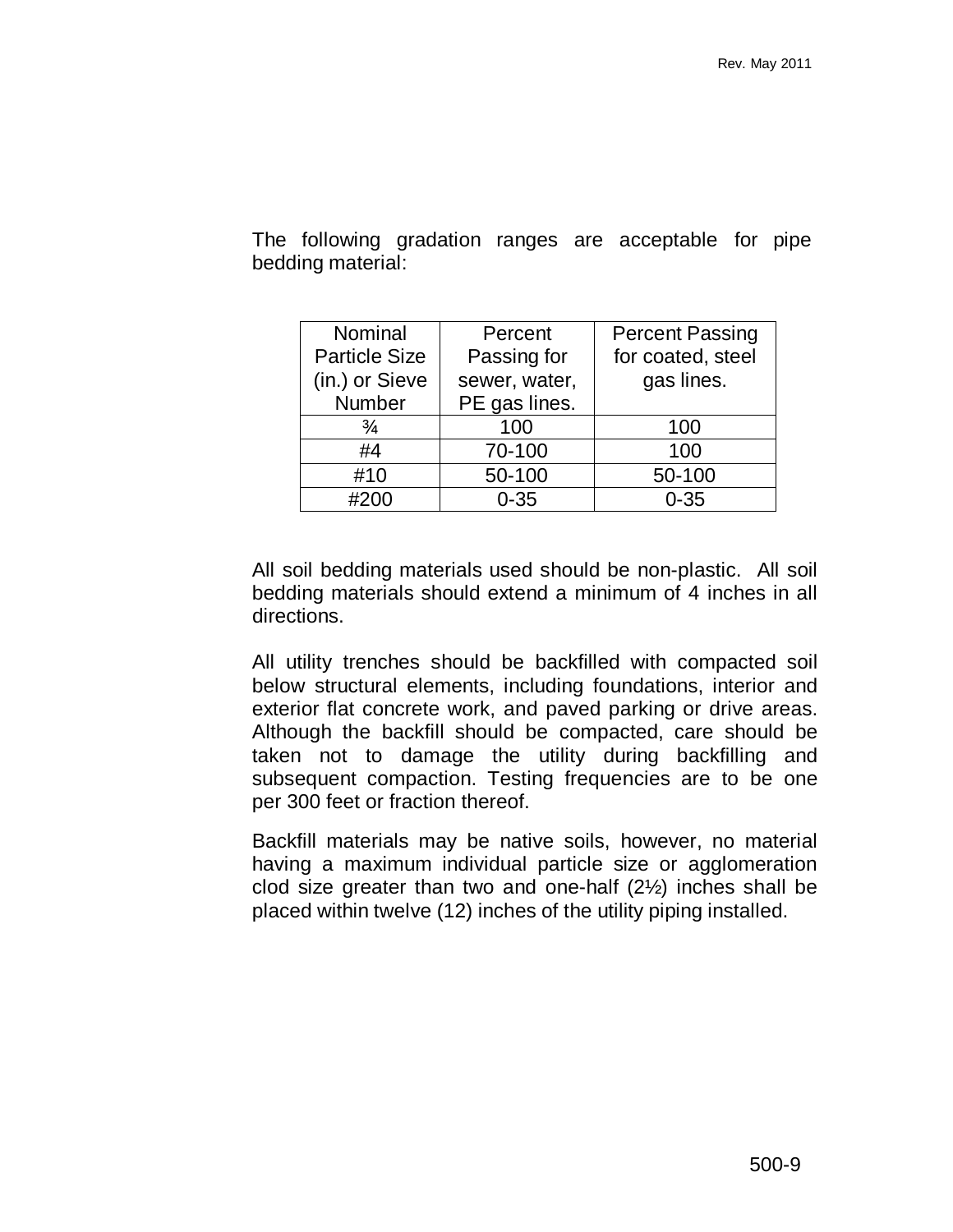| <b>Utility Construction</b> | Percent of Modified Proctor Density |                  |                      |  |
|-----------------------------|-------------------------------------|------------------|----------------------|--|
|                             | (ASTM D-1557)                       |                  |                      |  |
|                             | Existing                            | Fill or Backfill | Maximum              |  |
|                             | Surface                             | Placement        | <b>Finished Lift</b> |  |
|                             | Preparation                         |                  | Thickness (in.)      |  |
| In Roadway:                 | N/A                                 | 95               | 6                    |  |
| Shallower than 36 "         |                                     |                  |                      |  |
| of Grade                    |                                     |                  |                      |  |
| In Roadway:                 | N/A                                 | 95               | 12                   |  |
| Deeper than 36 " of         |                                     |                  |                      |  |
| Grade                       |                                     |                  |                      |  |
| <b>Outside Roadway:</b>     | N/A                                 | 90               | 12                   |  |
| Shallower than 36 "         |                                     |                  |                      |  |
| of Grade                    |                                     |                  |                      |  |
| <b>Outside Roadway:</b>     | N/A                                 | 90               | 18                   |  |
| Deeper than 36 " of         |                                     |                  |                      |  |
| Grade                       |                                     |                  |                      |  |

#### Minimum Backfill Compaction Requirements

Thrust restraints shall be provided for each dead end, valve, bend, tee, and any unrestrained hydrant, at reducers or fittings otherwise unrestrained, and where changes in pipe diameters or directions occur.

**Utility system piping thrust is to be restrained by the use of restrained joint fittings.** Concrete thrust blocking shall be utilized only where Project site conditions are not applicable to the use of restrained joint fittings. The P.M., or designee, shall approve of the use of concrete thrust blocking where applicable. The size and shape of concrete thrust blocks shall be as indicated within the NMSU design guidelines. The concrete shall be placed such that no concrete is in contact with any bolts or nuts on the piping system. The lengths of restrained joint piping and details of joint restraint glands, clamps, friction slabs or anchors shall be as indicated within these Standards and in conformance with the manufacturer's published recommendations.

Fittings and valves shall be provided and installed as indicated within the Project Documents and these Standards. All valves shall be placed with operating stems vertical, excepting butterfly valve operating stems, which shall be horizontal. The full weight of valves and fittings shall not be carried by the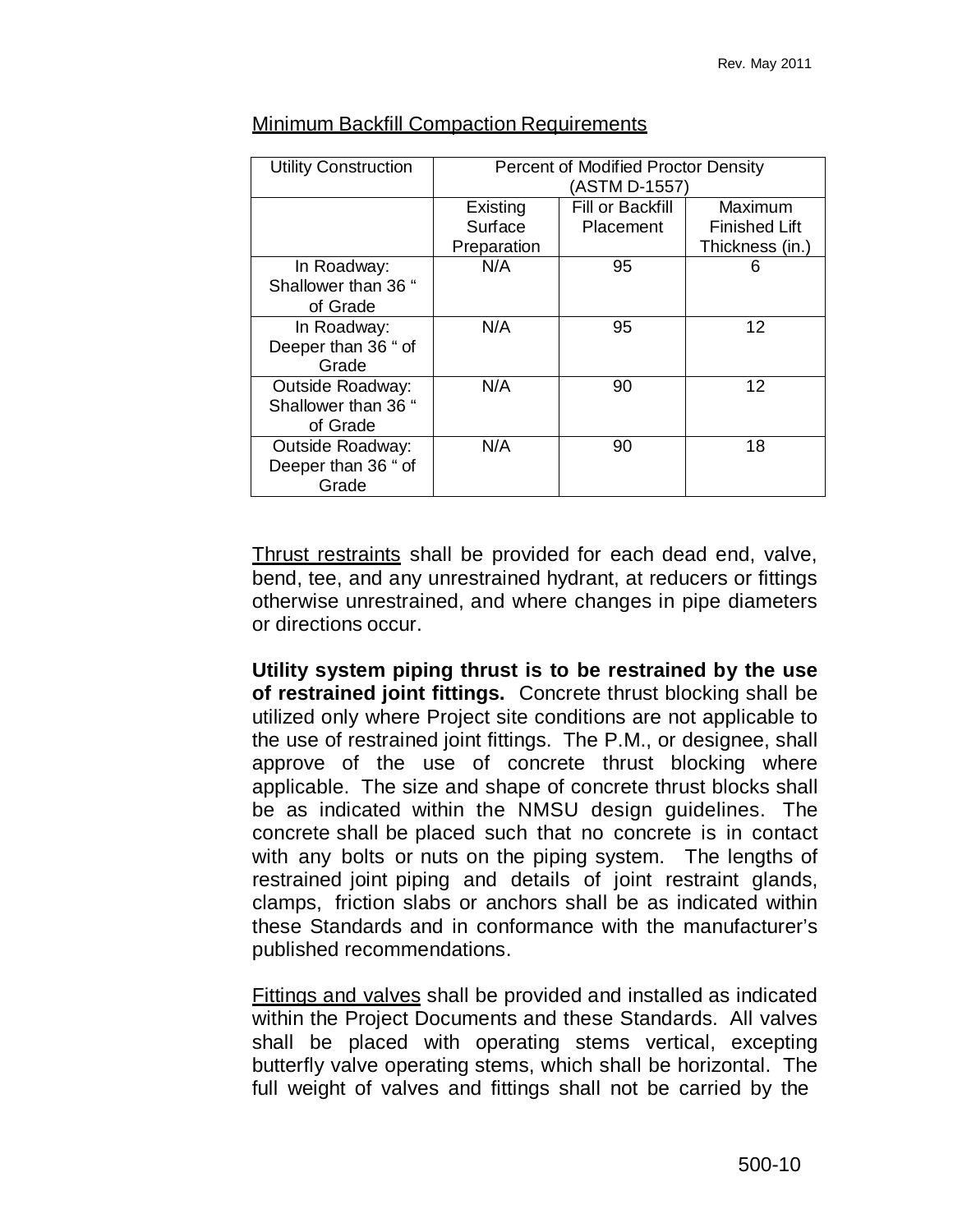pipe. Thrust blocking or restraint shall be provided for fittings and valves as indicated within these Standards.

Hydrants shall be installed as per these Standards and AWWA Manual M17 and NMSU Design Guidelines

Saddle tapping of water mains shall be as per AWWA Manual M23, and UNI-BELL UNI-PUB-8. Direct tapping of corporation stops into water mains is not allowed. No hand held drills, twist drills, or auger bits shall be allowed in tapping PVC or Ductile Iron. Shell type cutters, which retain the cut coupon, shall be used in the tapping machines. Taps shall be made at 10 and 2 o'clock around the circumference of the main. Two spiral wraps of three-mil PTFE (Teflon) tape shall be applied clockwise to the inlet threads on the closed corporation stop. Liquid sealants or other thread lubricants shall not be used. The maximum outlet size by use of a corporation stop or service saddle shall be 2 inch. If larger taps are required, a tapping sleeve and valve or other applicable fitting shall be used.

Service lines shall be installed at not less than the minimum depth indicated. The Contractor shall leave the water turned on or off as it was found prior to meter transfers in order to obviate inconvenience to the customer in the first case or damage in the second. Water service lines, including the piping, meter, and the meter box, shall lie in a line perpendicular to the street's centerline.

# **505 WARNING TAPE & TRACING WIRE**

**TAPE:** During the backfilling process, all PVC and Ductile Iron water mains, service lines and system appurtenances shall have a continuous warning tape placed immediately above them and throughout their length at a depth of eighteen (18) inches above the utility line surface. The tape shall be six (6) inches wide. Tape material shall be formulated from 100 percent virgin polyolefin resins. Resins shall be pigmential for chemical stability and resistance to sulfide staining (color fastness).

Tape shall be constructed by the mechanical (non-adhesive) lamination of two plies of three layer blown film in such a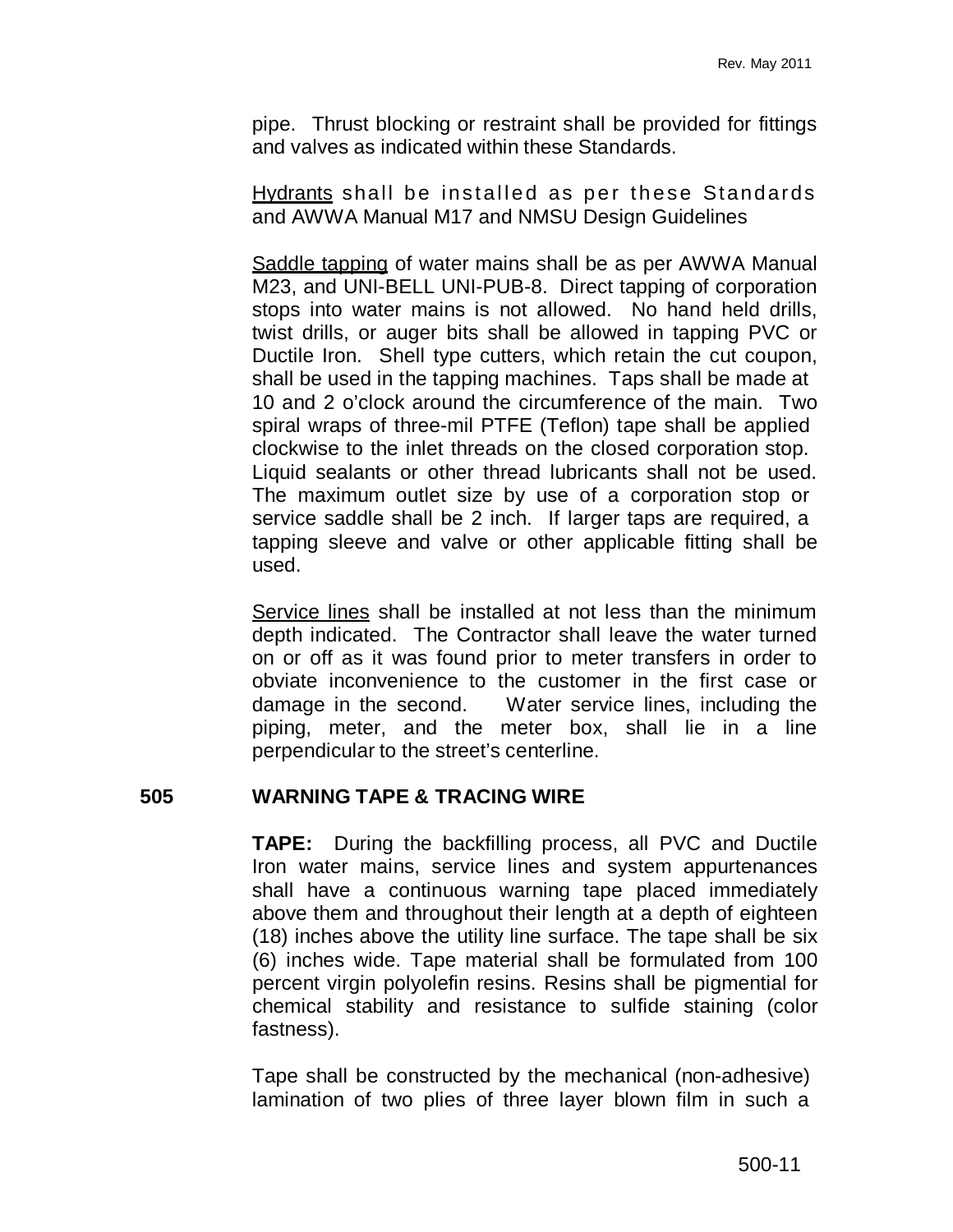manner as to produce a bi-axially oriented structure. The tape shall be able to provide a 700 percent elongation prior to rupture as per ASTM-D882.

The tape shall meet or exceed the standards provided in the Materials Specification List, included in these Standards.

The warning tape shall be manufactured with a permanent APWA water line blue pigment at a maximum of every thirty (30) inches along its length, be imprinted with a continuous warning message as follows:

# **CAUTION WATER LINE BURIED BELOW**

At tees, tape ends, etc., the warning tape shall be tied together (spliced) with knot to create a continuous warning tape throughout the length of the pipeline and associated branch lines, appurtenances, etc.

**TRACING WIRE:** In addition to the installation of warning tape, copper tracing wire is to be installed with all water mains. This includes all mains, and individual hydrants. The tracing wire shall be taped, using electrical tape, on top of the pipe at ten (10) foot centers, for the total length of the pipe.

The tracing wire shall be 12 AWG (average wire gauge), solid core, copper wire (solid core meaning one (1) single continuous strand of copper wire). In addition, the wire insulating coating (jacket) shall be blue in color and shall have 45 mils of polyethylene insulation thickness and high molecular weight. Also the tracing wire shall be  $HMW - PE$ and rated for UL 600V construction. The wire shall be suitable for wet or dry applications. The wire size (gauge) shall be continuously affixed (printed on) the entire length of all tracing wire coating and shall be easily read.

Where a splice is required, or when a three (3) way splice is necessary, the wires shall be joined together with an appropriate size (blue) wire nut which shall then be placed inside a 3M brand Direct Bury Splice kit (DBR), or approved equal, of appropriate size. No bare wire shall be left exposed anywhere. All wires shall be spliced to all other wires for a continuous tracing wire system.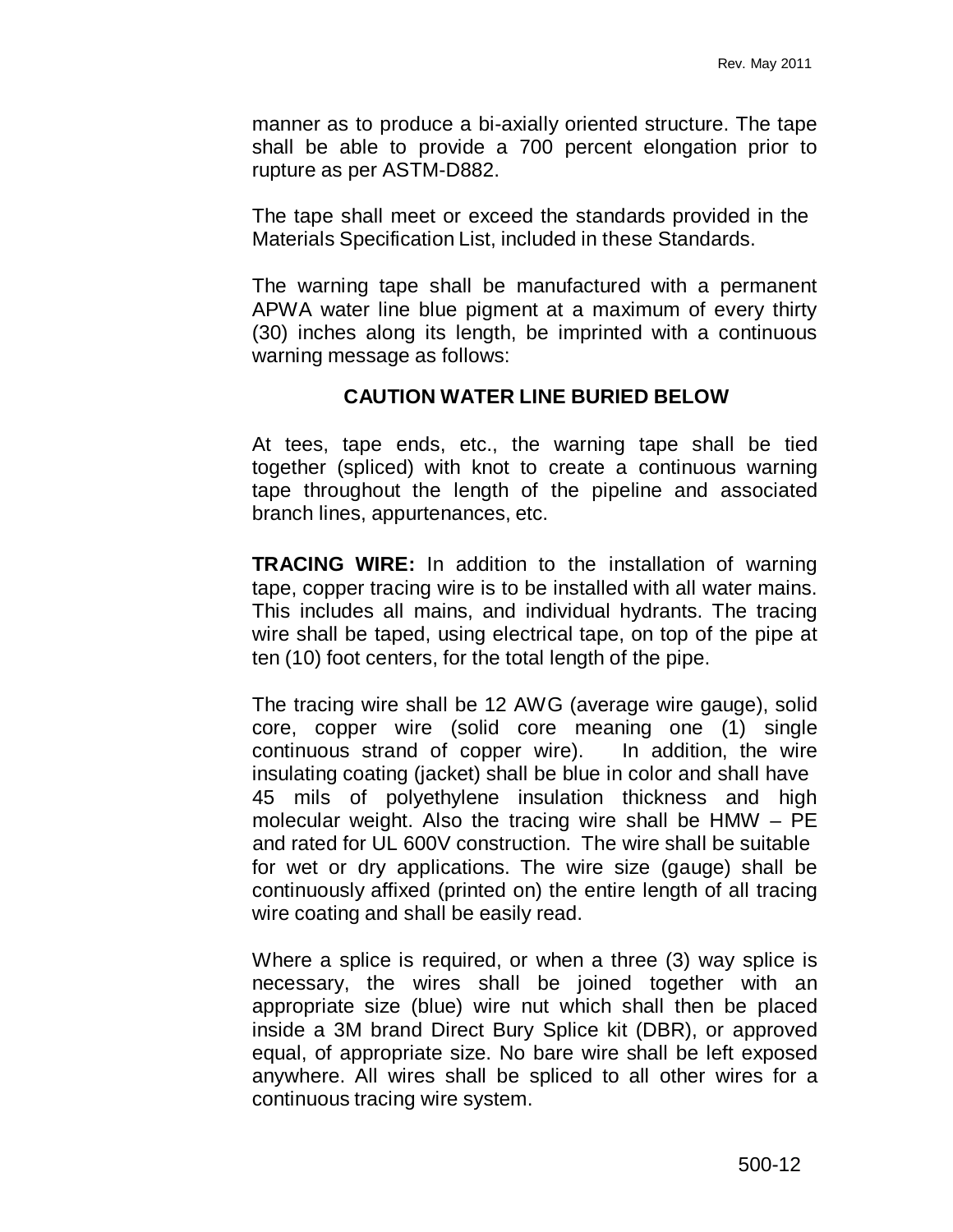On all hydrants the tracing wire shall be run up and wrapped around the hydrant, see detailed drawings herein, by use of a tee splice. This wire end shall not be bare, but shall have the coating jacket intact. Location and frequency of test boxes shall be as directed by P.M., or designee. Test boxes, connected onto tracing wire system as per detailed drawings herein, shall be required where hydrants are not used or where hydrant spacing exceeds 500 feet.

No electrical connections of the tracing wire to any metal pipes or metal service lines will be allowed and care shall be taken to ensure that the tracing wire is not damaged during installation. The tracing wire will be tested for continuous signal (continuity test) and shorts to ground across all main and service lines before asphalt is installed, and prior to sub grade preparation. Tracing wire must be able to conduct a continuous signal before pipe is accepted.

# **506 INSPECTION & TESTING**

Lines shall be filled slowly with potable water while venting all air. Precautions shall be taken to prevent entrapping air in the lines. After filling, lines shall be flushed at blow offs and dead ends at a high velocity. Valves shall be closed slowly to prevent excessive surges while maintaining positive pressure at all times throughout the new line. Flushing water shall be discharged without causing erosion damage, nuisance, or interruption of traffic. Disposal of flushing water shall be as indicated in the Contract Documents or as directed by the P.M.

The Contractor is required to hydrostatic test all water mains, laterals, dead ends, service lines and appurtenances in accordance with AWWA C600-99 (for Ductile Iron lines), or AWWA C605-94 (for PVC lines). The test shall be conducted in the presence of the P.M. The test shall be conducted without being connected to the existing NMSU utility system. If connection to the existing NMSU system is approved, the Contractor shall assume any and all responsibility in case of damage or failure of the existing system. Leakage through connections to the existing system,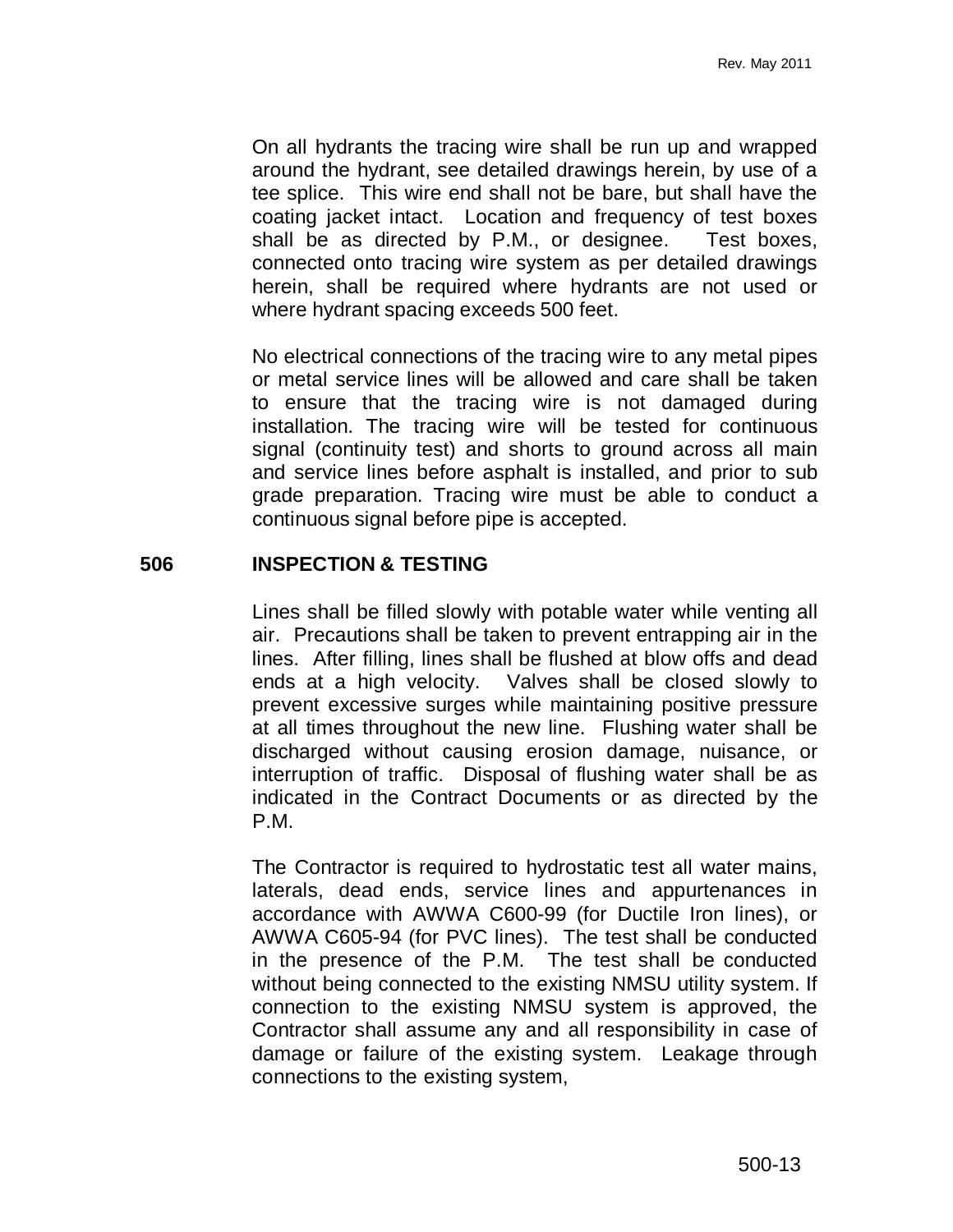leaks in the existing lines, or leaking existing valves under the test pressure will invalidate the test. The Contractor shall provide all taps, gauges, and necessary equipment and personnel for conducting the tests. All such equipment shall be subject to the approval of the P.M. Tests shall be performed only after the pipeline has been properly filled, flushed, and purged of all air. The specified test pressure shall be applied by means of an approved pumping assembly connected to the pipe in a manner satisfactory to the P.M. If necessary, the test pressure shall be maintained by additional pumping for the specified time during which the system and all exposed pipe, fittings, valves, and hydrants shall be examined for leakage. All visible leaks shall be corrected. All defective elements shall be repaired or removed and replaced and the test repeated until the allowable leakage requirements have been met.

The Contractor may perform simultaneous pressure and leakage tests or perform separate pressure and leakage tests on the installed system at test durations and pressures specified. The Contractor is responsible for the costs of all testing.

The duration of the pressure test shall be one hour, continuous. The applied pressure shall be one hundred fifty (150) pounds per square inch (psi) or 1.5 times the normal working pressure of the line, whichever is greater.

The leakage test shall be maintained for a period of two continuous hours. A leakage test pressure of one hundred fifty (150) psi, or 1.5 times the normal working pressure of the line, shall be applied to all lines.

The simultaneous pressure and leakage test shall be of two (2) hour duration, at an applied pressure of 150 psi, or 1.5 times the normal working pressure of the line, whichever is greater.

For any and all of the above tests, accurate measurements shall be made of the volume of water required to maintain the test pressure, the variation in test pressure, and starting and ending test times.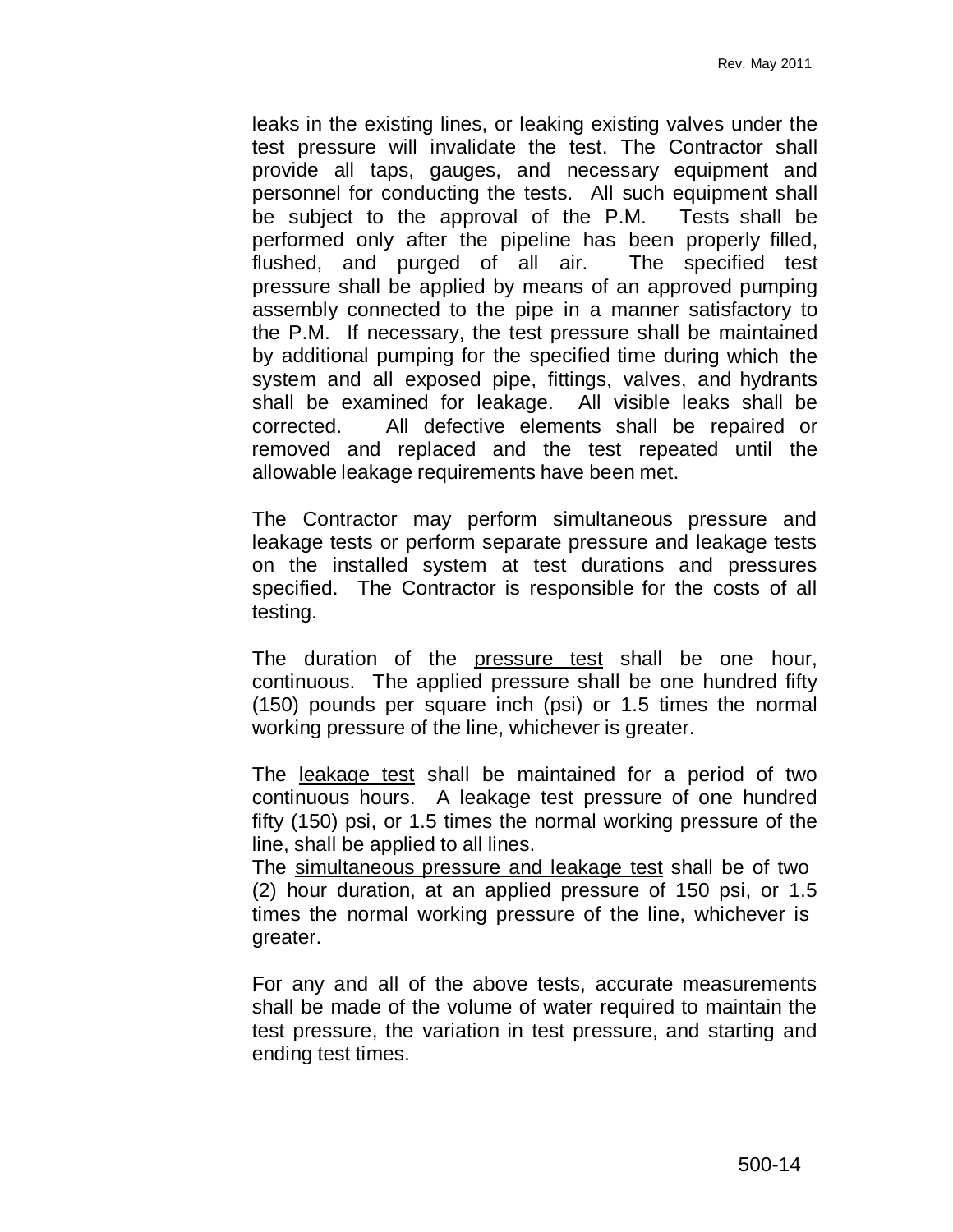The testing allowance is defined as the quantity of makeup water that must be supplied into the newly installed piping, or any valved section thereof, in order to maintain pressure within 5 psi (plus or minus) of the specified test pressure after the pipe has been filled and the air expelled. Testing allowance is not measured by a drop in pressure in a test section over a period of time. No pipe installation will be acceptable if the amount of makeup water is greater than that which is determined by the following formulas:

PVC Piping Systems –

$$
L = \frac{N \times D \times P}{7,500}
$$

Ductile Iron Systems –

$$
L = \frac{S \times D \times P}{133,200}
$$

Where:

- $L =$  testing allowance (makeup water), gallons per hour
- $N =$  number of joints in the length of pipeline tested
- S = length of pipe tested, feet
- $D =$  nominal diameter of the pipe, inches
- $P =$  average test pressure during hydrostatic test, pounds per square inch (gauge)

# **507 DISINFECTION**

The Contractor is required to disinfect all new potable water mains, and their appurtenances, and all existing water system portions that have undergone repairs or reconfigurations as part of the Project Documents. The disinfection procedures and requirements shall be in accordance with AWWA C651- 99, or applicable revisions.

The sanitary handling of materials, the practices during construction, and the continual inspection of the work are the primary means for ensuring the sanitary condition of the water main. Three methods of disinfecting newly constructed water mains are typically utilized, depending on the circumstances involved.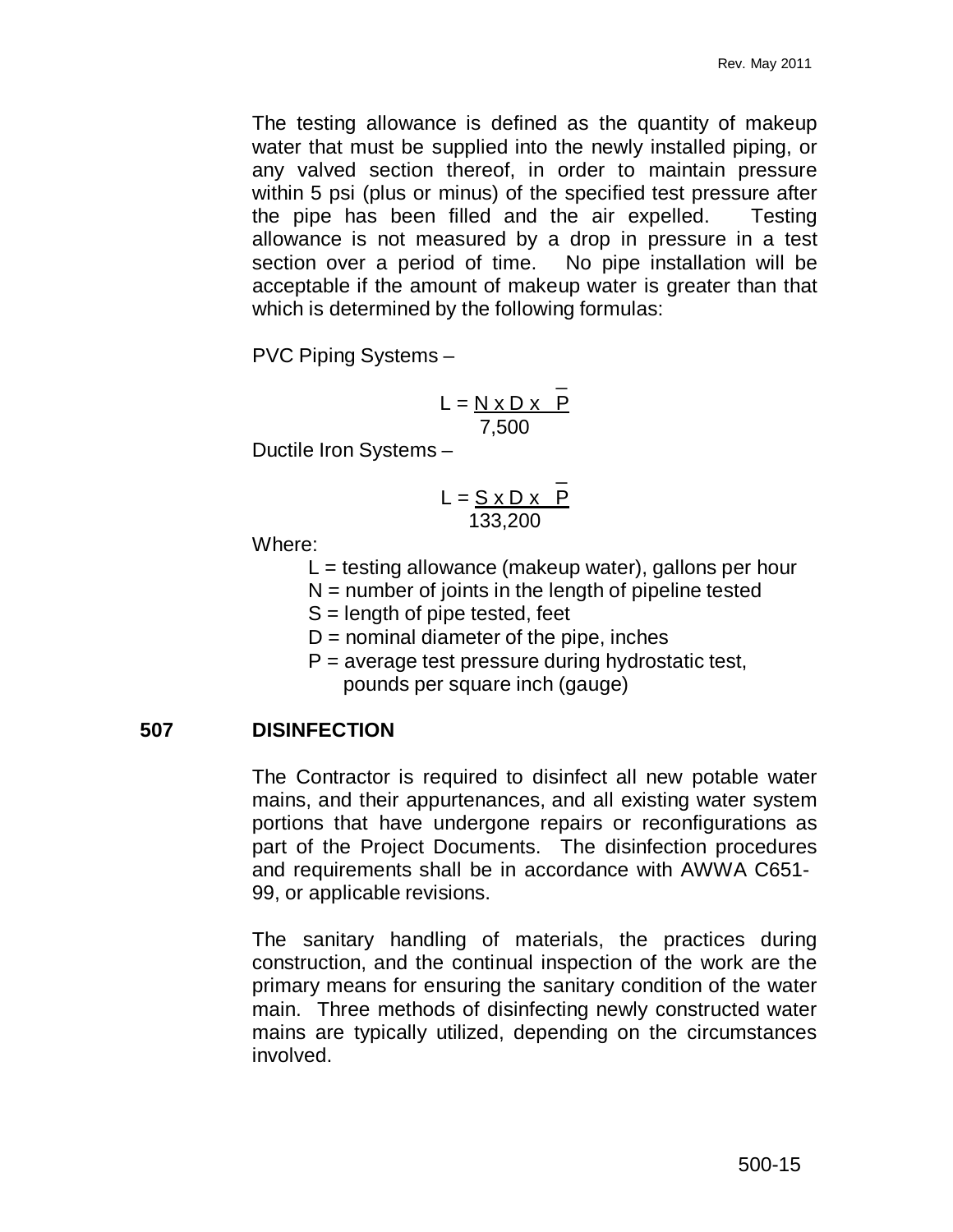The tablet method consists of adding dry calcium hypochlorite, conforming to AWWA B300-92 or latest revision, in granular form or in 5-gram (g) tablets containing approximately 65% available chlorine by weight. This method may be used only if the pipe and appurtenances are kept clean and dry during construction. The method gives an average chlorine dose of approximately 25 mg/L over a required contact time of 24 hours. The granules are placed in the upstream end of the first section of pipe, at the upstream end of each branch main, and at 300-foot intervals. If tablets are used, they are attached by a food grade adhesive (such as Permatex clear RTV Silicone Adhesive Sealant by Loctite Corp.) on the inside, top of the main and equally distributed at each end of the pipe joint. The number of tablets required per joint of pipe are given below, with one tablet being required to be placed in each hydrant, hydrant branch, and other appurtenances:

| <b>Nominal Pipe</b><br>Diameter (in.) | Length of Pipe Joint (ft.) |    |  |  |  |
|---------------------------------------|----------------------------|----|--|--|--|
|                                       |                            |    |  |  |  |
|                                       | 13 or less                 | 18 |  |  |  |
|                                       |                            |    |  |  |  |
|                                       |                            |    |  |  |  |
|                                       |                            |    |  |  |  |
|                                       |                            |    |  |  |  |
| 12                                    |                            |    |  |  |  |
| 16                                    |                            |    |  |  |  |

Number of 5-g. calcium hypochlorite tablets required (25 mg/L dose).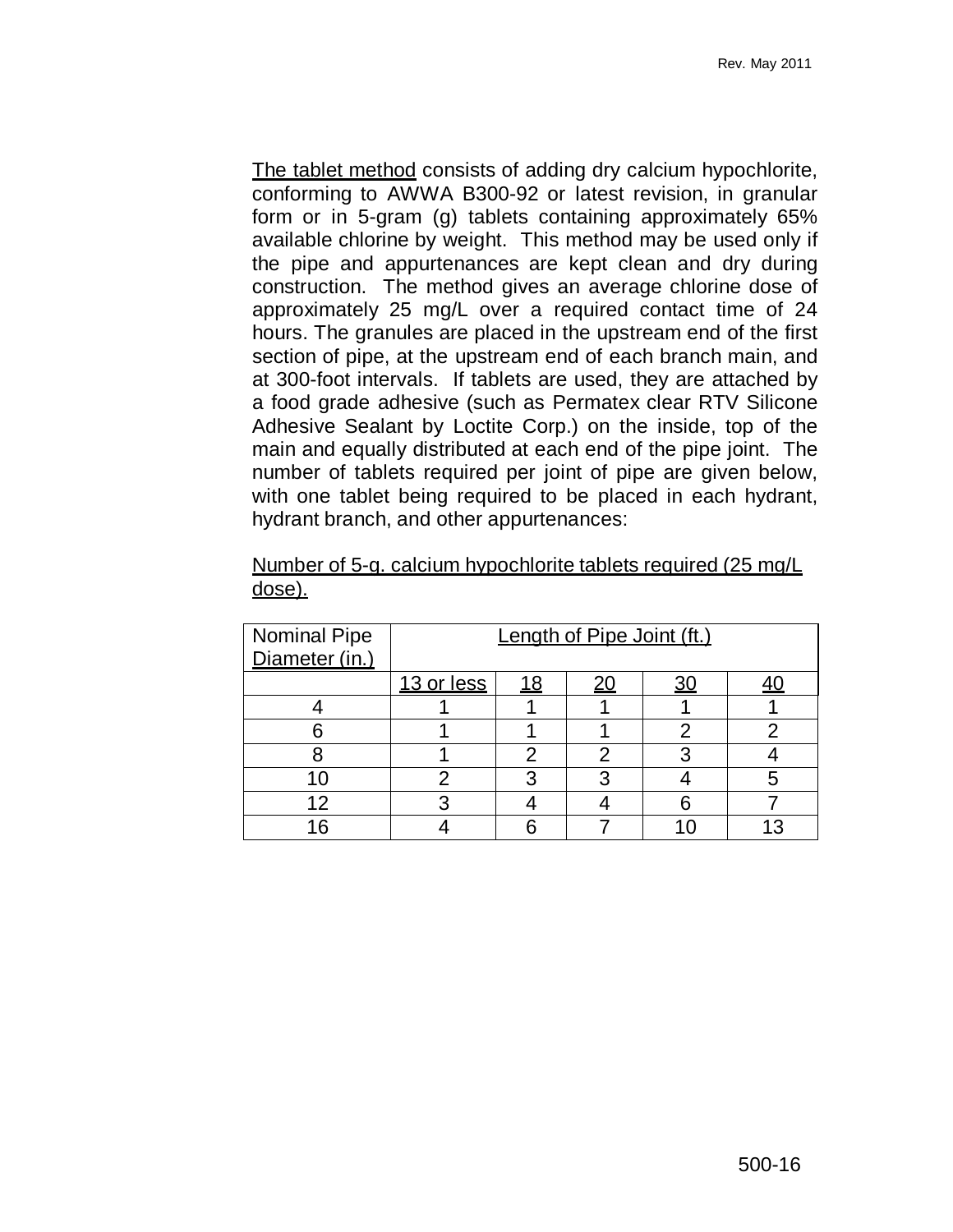The amount of granular calcium hypochlorite to be at the beginning of the main and at each 300-foot interval, if granules are used shall be as follows:

| <b>Nominal Pipe Diameter</b> | Calcium Hypochlorite granules |
|------------------------------|-------------------------------|
| 4 in.                        | 17                            |
| 6 in.                        | 3.8                           |
| 8 in.                        | 6.7                           |
| 10 in.                       | 10.5                          |
| $12$ in.                     | 15.1                          |
| 14 in. and larger            | $D \times D \times 15.1$      |

Ounces of Calcium Hypochlorite granules per 300-foot interval

(Where D is the inside pipe diameter in feet.)

The tablet method precludes preliminary flushing of the main. When the installation is complete, the main shall be filled slowly and all air pockets eliminated. This water shall remain in the piping for at least 24 hours. Detectable chlorine residuals should be found at each sampling point after the 24 hour period. The residuals must be reported to the P.M.

The continuous feed method consists of placing calcium hypochlorite granules in the main during construction (optional). The main is then flushed to remove all particulates and re-filled with chlorinated potable water. The chlorinated water shall be feed into the new system at a measured rate. Within 10 feet of the feed point, a constant rate of chlorine injection shall be fed into the system such that the water will have not less than 25 mg/L of free chlorine. Chlorination shall not cease until the new system is fully filled with the heavily chlorinated water. This water shall be chlorinated so that after a 24 hour holding period in the main there will be a free chlorine residual of not less than 10 mg/L.

The slug method may also be used in disinfecting large diameter mains where continuous feed methods are impractical. This method consists of placing calcium hypochlorite granules as per the above method, flushing the main, then chlorinating the main by slowly flowing through the main a slug of water dosed with chlorine to a concentration of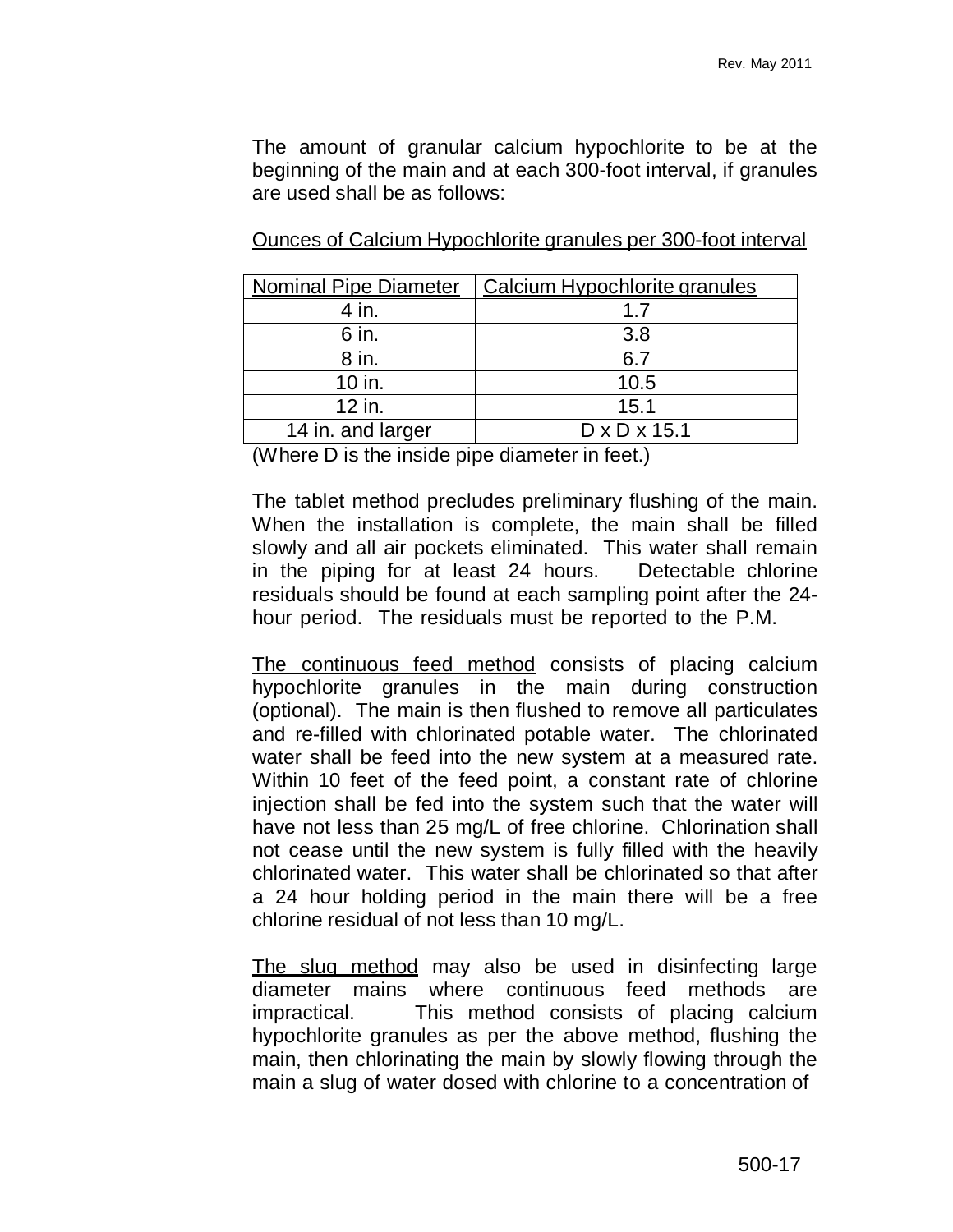100 mg/L. The slow rate of flow shall completely fill the main and its appurtenances and will expose them to the chlorinated water for a period of not less than 3 hours.

Flushing of the pipeline and appurtenances shall occur after the applicable retention period, and at other points depending on the method of chlorination. This flushing shall be into an area subject to the approval of the P.M. Flushing velocities in the main lines shall be a minimum of 2.5 feet per second.

Water samples shall then be taken from the newly installed piping system by the Contractor. The sampling process shall be witnessed by the P.M. The P.M. shall, at the time of sampling and from the same sampling port, test the discharge for residual chlorine. Residual chlorine values shall be below 0.5 parts per million (ppm). Higher residual chlorine values shall require the Contractor to re-flush the new piping system prior to re-sampling. When residual values are in the acceptable range, the Contractor shall take two consecutive sets of acceptable samples, taken at least 24 hours apart. At least one set of samples shall be collected from every 1,200 feet of the new water main, plus one set from the end of the line, and one set from each branch. The Contractor shall submit the samples to the P.M., along with directions to the local New Mexico Environment Department certified laboratory of the Contractors choice. The P.M. shall properly store and deliver the samples to that laboratory for testing. Testing shall be for the absence of coliform and the presence of chlorine residual. Testing results shall be forwarded to the Contractor and the P.M, before acceptance of the tested system or portion. Testing costs shall be the responsibility of the Contractor.

If trench water or excessive debris has entered the new main during construction, the samples shall be taken at intervals of approximately 200 feet. These samples shall be taken of water that has stood in the new main for at least 16 hours after final flushing.

Failure to produce satisfactory bacteriological results shall be cause for the new main to be reflushed and resampled. If these check samples also fail to produce acceptable results,